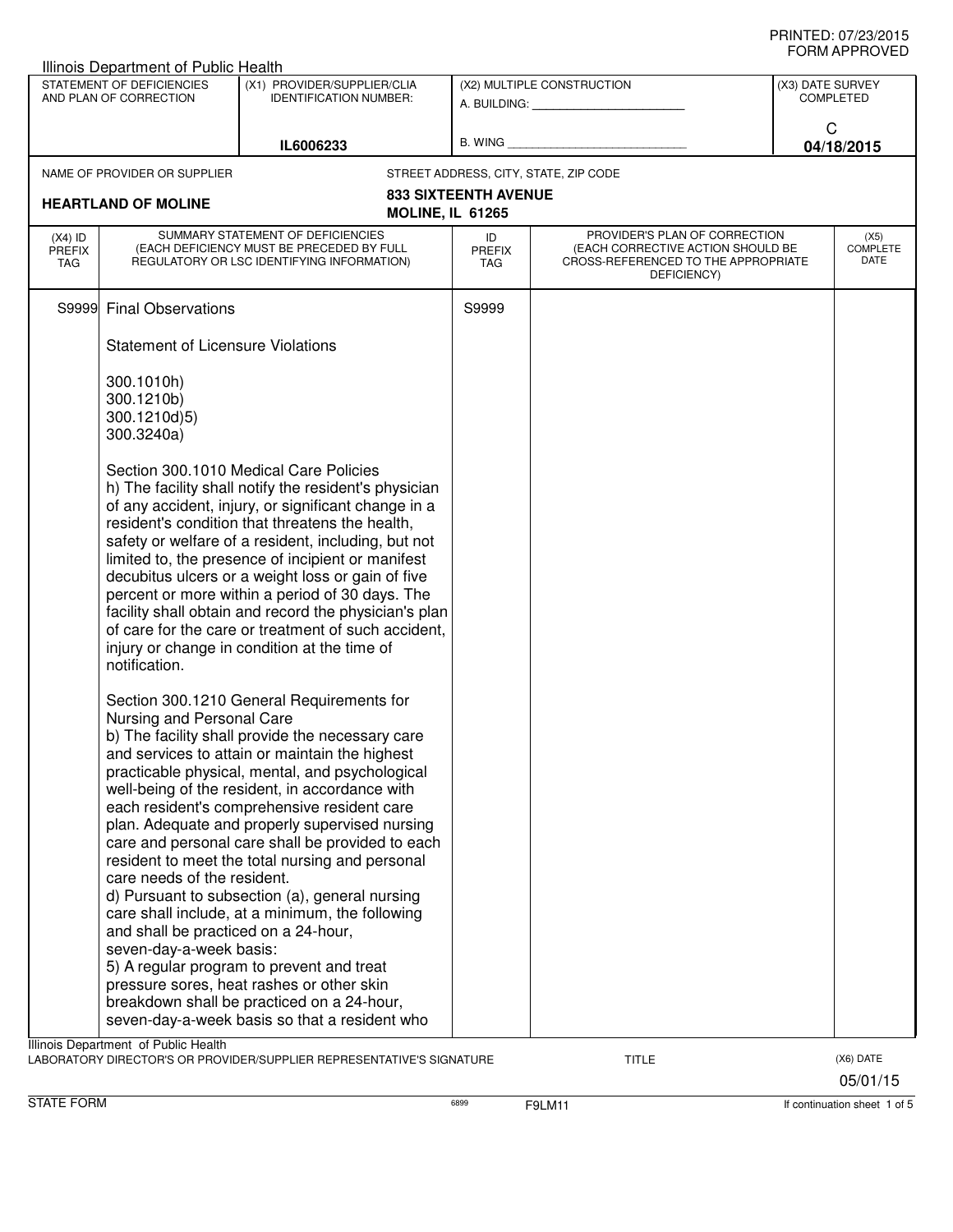| STATEMENT OF DEFICIENCIES<br>(X1) PROVIDER/SUPPLIER/CLIA<br>(X2) MULTIPLE CONSTRUCTION<br>AND PLAN OF CORRECTION<br><b>IDENTIFICATION NUMBER:</b><br>A. BUILDING: A. BUILDING:<br>C<br>B. WING<br>IL6006233<br>NAME OF PROVIDER OR SUPPLIER<br>STREET ADDRESS, CITY, STATE, ZIP CODE<br><b>833 SIXTEENTH AVENUE</b><br><b>HEARTLAND OF MOLINE</b><br><b>MOLINE, IL 61265</b><br>SUMMARY STATEMENT OF DEFICIENCIES<br>PROVIDER'S PLAN OF CORRECTION<br>$(X4)$ ID<br>ID<br>(EACH DEFICIENCY MUST BE PRECEDED BY FULL<br>(EACH CORRECTIVE ACTION SHOULD BE<br><b>PREFIX</b><br><b>PREFIX</b><br>REGULATORY OR LSC IDENTIFYING INFORMATION)<br>CROSS-REFERENCED TO THE APPROPRIATE<br>TAG<br>TAG<br>DEFICIENCY)<br>S9999<br>S9999<br>Continued From page 1<br>enters the facility without pressure sores does not<br>develop pressure sores unless the individual's                                                                                                                                                                                                                                                                                                                                                                                                                                               | <b>Illinois Department of Public Health</b> |  |  |  |  |  |  |
|---------------------------------------------------------------------------------------------------------------------------------------------------------------------------------------------------------------------------------------------------------------------------------------------------------------------------------------------------------------------------------------------------------------------------------------------------------------------------------------------------------------------------------------------------------------------------------------------------------------------------------------------------------------------------------------------------------------------------------------------------------------------------------------------------------------------------------------------------------------------------------------------------------------------------------------------------------------------------------------------------------------------------------------------------------------------------------------------------------------------------------------------------------------------------------------------------------------------------------------------------------------------------------------------------------------|---------------------------------------------|--|--|--|--|--|--|
|                                                                                                                                                                                                                                                                                                                                                                                                                                                                                                                                                                                                                                                                                                                                                                                                                                                                                                                                                                                                                                                                                                                                                                                                                                                                                                               | (X3) DATE SURVEY<br><b>COMPLETED</b>        |  |  |  |  |  |  |
|                                                                                                                                                                                                                                                                                                                                                                                                                                                                                                                                                                                                                                                                                                                                                                                                                                                                                                                                                                                                                                                                                                                                                                                                                                                                                                               | 04/18/2015                                  |  |  |  |  |  |  |
|                                                                                                                                                                                                                                                                                                                                                                                                                                                                                                                                                                                                                                                                                                                                                                                                                                                                                                                                                                                                                                                                                                                                                                                                                                                                                                               |                                             |  |  |  |  |  |  |
|                                                                                                                                                                                                                                                                                                                                                                                                                                                                                                                                                                                                                                                                                                                                                                                                                                                                                                                                                                                                                                                                                                                                                                                                                                                                                                               |                                             |  |  |  |  |  |  |
|                                                                                                                                                                                                                                                                                                                                                                                                                                                                                                                                                                                                                                                                                                                                                                                                                                                                                                                                                                                                                                                                                                                                                                                                                                                                                                               | (X5)<br><b>COMPLETE</b><br>DATE             |  |  |  |  |  |  |
|                                                                                                                                                                                                                                                                                                                                                                                                                                                                                                                                                                                                                                                                                                                                                                                                                                                                                                                                                                                                                                                                                                                                                                                                                                                                                                               |                                             |  |  |  |  |  |  |
| clinical condition demonstrates that the pressure<br>sores were unavoidable. A resident having<br>pressure sores shall receive treatment and<br>services to promote healing, prevent infection,<br>and prevent new pressure sores from developing.<br>Section 300.3240 Abuse and Neglect<br>a) An owner, licensee, administrator, employee or<br>agent of a facility shall not abuse or neglect a<br>resident. (Section 2-107 of the Act)<br>These Requirements are not met as evidenced<br>by:<br>Based on interview and record review, the facility<br>failed to implement and monitor interventions to<br>prevent the development of pressure sores for<br>one of one resident (R1) reviewed for pressure<br>sores in a sample of three. This failure resulted<br>in R1 developing five pressure sores during R1's<br>admission to the nursing facility, including one<br>necrotic pressure sore on R1's heel that is a<br>suspected Stage 3 or greater.<br>Findings include:<br>The Admission Record Report dated 3/26/15 for<br>R1 documents a current admission date of<br>$3/25/15$ .<br>The Patient Admission/Readmission Screen<br>(Electronic Medical Record) dated 3/26/15 for R1<br>documents only the following wounds: left<br>buttock-wound, buttocks a little red and right<br>buttock-wound. |                                             |  |  |  |  |  |  |
| The Progressive Home Wound Care Progress<br>Note dated 3/26/15 for R1 documents, "(R1)<br>Illinois Department of Public Health                                                                                                                                                                                                                                                                                                                                                                                                                                                                                                                                                                                                                                                                                                                                                                                                                                                                                                                                                                                                                                                                                                                                                                                |                                             |  |  |  |  |  |  |

STATE FORM **EXAMPLE 19** F9LM11 **6899** F9LM11 **CONTAINS FORM If continuation sheet 2 of 5**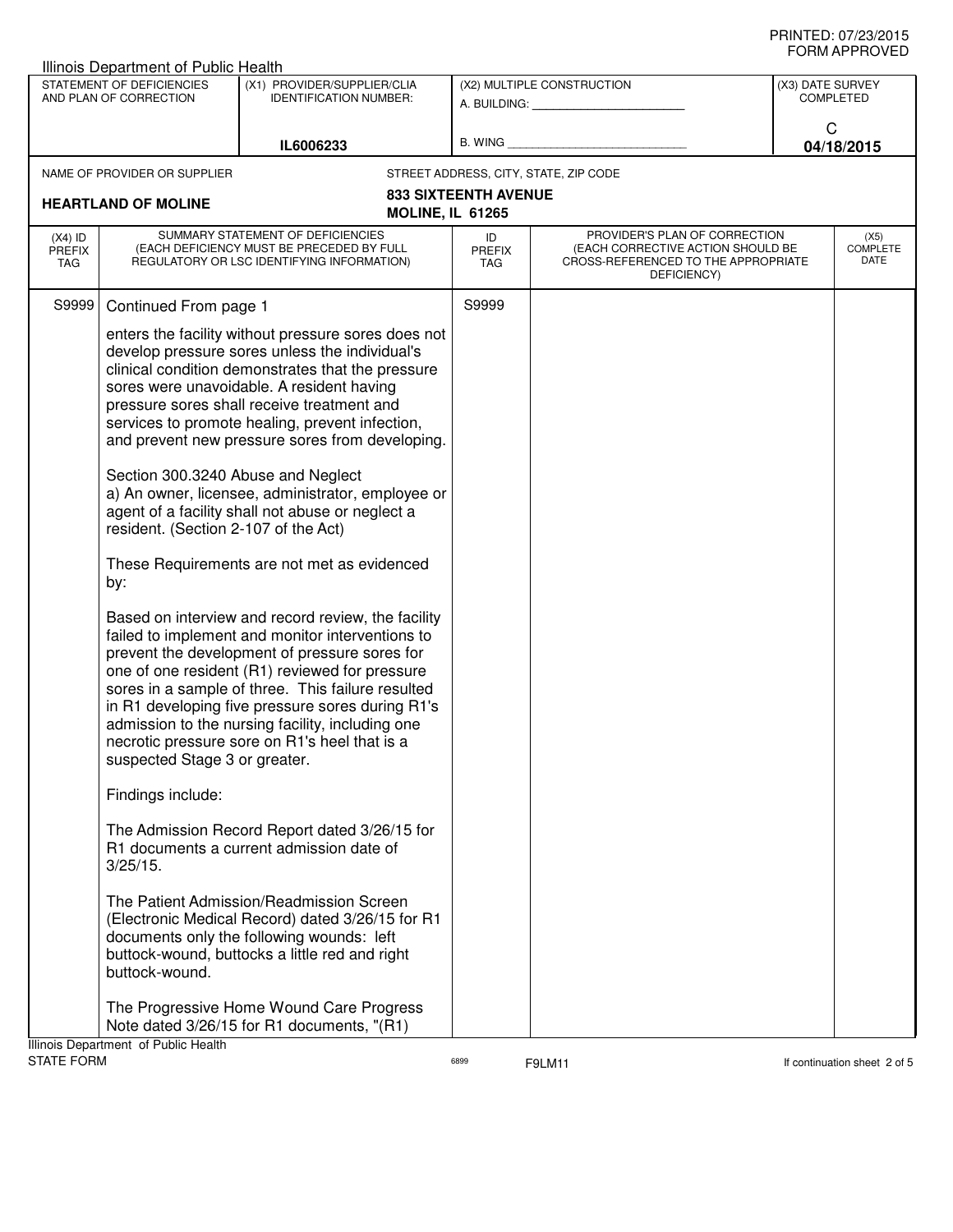| Illinois Department of Public Health                                                                                |                                                                                                                                                                                                                                    |                                                                                                                                                                                                                                                                                                           |                             |                                                                                                                          |            |                                 |
|---------------------------------------------------------------------------------------------------------------------|------------------------------------------------------------------------------------------------------------------------------------------------------------------------------------------------------------------------------------|-----------------------------------------------------------------------------------------------------------------------------------------------------------------------------------------------------------------------------------------------------------------------------------------------------------|-----------------------------|--------------------------------------------------------------------------------------------------------------------------|------------|---------------------------------|
| STATEMENT OF DEFICIENCIES<br>(X1) PROVIDER/SUPPLIER/CLIA<br>AND PLAN OF CORRECTION<br><b>IDENTIFICATION NUMBER:</b> |                                                                                                                                                                                                                                    |                                                                                                                                                                                                                                                                                                           | (X2) MULTIPLE CONSTRUCTION  | (X3) DATE SURVEY<br><b>COMPLETED</b>                                                                                     |            |                                 |
|                                                                                                                     |                                                                                                                                                                                                                                    |                                                                                                                                                                                                                                                                                                           | A. BUILDING: A. BUILDING:   |                                                                                                                          | C          |                                 |
| IL6006233                                                                                                           |                                                                                                                                                                                                                                    | B. WING                                                                                                                                                                                                                                                                                                   |                             |                                                                                                                          | 04/18/2015 |                                 |
|                                                                                                                     | NAME OF PROVIDER OR SUPPLIER                                                                                                                                                                                                       |                                                                                                                                                                                                                                                                                                           |                             | STREET ADDRESS, CITY, STATE, ZIP CODE                                                                                    |            |                                 |
|                                                                                                                     | <b>HEARTLAND OF MOLINE</b>                                                                                                                                                                                                         | <b>MOLINE, IL 61265</b>                                                                                                                                                                                                                                                                                   | <b>833 SIXTEENTH AVENUE</b> |                                                                                                                          |            |                                 |
| $(X4)$ ID<br>PREFIX<br>TAG                                                                                          |                                                                                                                                                                                                                                    | SUMMARY STATEMENT OF DEFICIENCIES<br>(EACH DEFICIENCY MUST BE PRECEDED BY FULL<br>REGULATORY OR LSC IDENTIFYING INFORMATION)                                                                                                                                                                              | ID<br><b>PREFIX</b><br>TAG  | PROVIDER'S PLAN OF CORRECTION<br>(EACH CORRECTIVE ACTION SHOULD BE<br>CROSS-REFERENCED TO THE APPROPRIATE<br>DEFICIENCY) |            | (X5)<br><b>COMPLETE</b><br>DATE |
| S9999                                                                                                               | Continued From page 2                                                                                                                                                                                                              |                                                                                                                                                                                                                                                                                                           | S9999                       |                                                                                                                          |            |                                 |
|                                                                                                                     | presents traumatic wounds to right and left<br>buttock from shearing and friction injury(R1) is<br>at high risk for wound development to heel<br>related to surgical fixation device"                                              |                                                                                                                                                                                                                                                                                                           |                             |                                                                                                                          |            |                                 |
|                                                                                                                     | The Progressive Home Wound Care Flow Sheet<br>dated 3/26/15 for R1 documents, "Right<br>buttock-2.7 cm (centimeters) length x 1.2 cm<br>width x 0.1 cm depth and left buttock-5.9 cm<br>length $x$ 6.9 cm width $x$ 0.1 cm depth." |                                                                                                                                                                                                                                                                                                           |                             |                                                                                                                          |            |                                 |
|                                                                                                                     |                                                                                                                                                                                                                                    | The Progress Notes dated 3/31/15 for R1<br>documents, "Right heel red and boggy, left heel a<br>little red mark under. Will continue to monitor."                                                                                                                                                         |                             |                                                                                                                          |            |                                 |
|                                                                                                                     | took place until 4/6/15.                                                                                                                                                                                                           | On 4/18/15 at 12:15 PM, E2/DON (Director of<br>Nursing) verified that neither the Wound Care<br>Nurse or Physician were notified of findings for<br>R1 on 3-31-15. E2/DON also verified there is no<br>documentation indicating new interventions were<br>implemented or any monitoring of the right heel |                             |                                                                                                                          |            |                                 |
|                                                                                                                     |                                                                                                                                                                                                                                    | The Progress Notes dated 4/6/15 for R1<br>documents, "Noted ulcer on (R1)'s right heel.<br>Will have Wound Nurse see in the morning."                                                                                                                                                                     |                             |                                                                                                                          |            |                                 |
|                                                                                                                     | cm length x 10.0 cm width x 0 depth."                                                                                                                                                                                              | The Progressive Home Wound Care Flow Sheet<br>dated 4/6/15 for R1 documents, "Right heel-7.0                                                                                                                                                                                                              |                             |                                                                                                                          |            |                                 |
|                                                                                                                     |                                                                                                                                                                                                                                    | The Progress Notes dated 4/9/15 for R1<br>document, "Removed RLE (right lower extremity)<br>immobilizer due to drainage on brace. Found<br>large blisters, some which ruptured causing<br>drainage. Right heel now black eschar."                                                                         |                             |                                                                                                                          |            |                                 |
|                                                                                                                     | Ilinois Denartment of Public Health                                                                                                                                                                                                | The Progress Notes dated 4/10/15 for R1<br>documents, "(R1)'s HR (heart rate) 144. Blood<br>pressure 100/70, resp(irations) 25, temperature                                                                                                                                                               |                             |                                                                                                                          |            |                                 |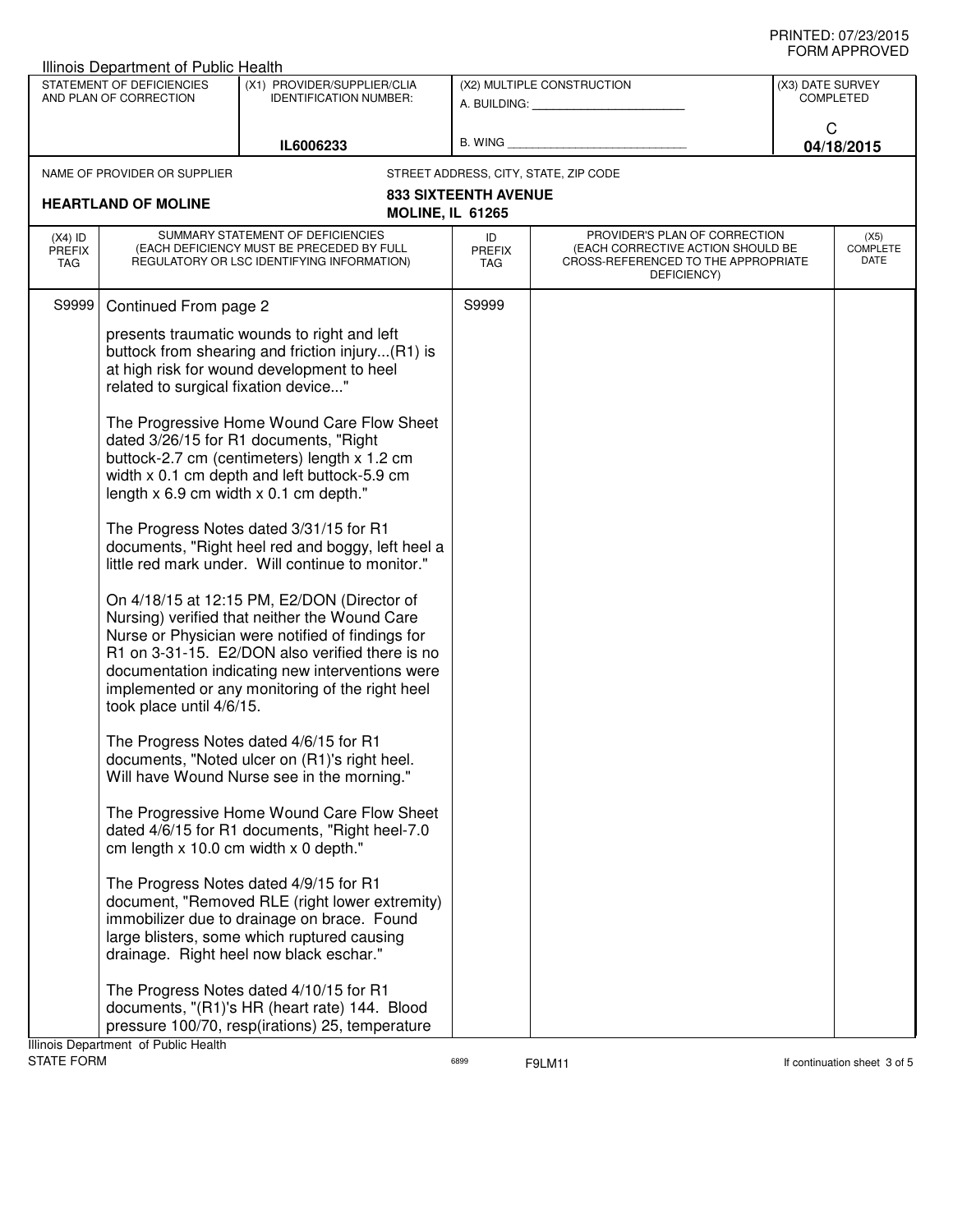| <b>Illinois Department of Public Health</b>                                                                         |                                                                                                                                                                                       |                                                                                                                                                                                                                                                                                                                                                                                                                                                                                                                                                                                                                                                                                                                                                                                                                                                                                                                                                                                                                                                                                                                                                                                                                                                                                     |                                                         |                                                                                                                          |  |                                 |  |
|---------------------------------------------------------------------------------------------------------------------|---------------------------------------------------------------------------------------------------------------------------------------------------------------------------------------|-------------------------------------------------------------------------------------------------------------------------------------------------------------------------------------------------------------------------------------------------------------------------------------------------------------------------------------------------------------------------------------------------------------------------------------------------------------------------------------------------------------------------------------------------------------------------------------------------------------------------------------------------------------------------------------------------------------------------------------------------------------------------------------------------------------------------------------------------------------------------------------------------------------------------------------------------------------------------------------------------------------------------------------------------------------------------------------------------------------------------------------------------------------------------------------------------------------------------------------------------------------------------------------|---------------------------------------------------------|--------------------------------------------------------------------------------------------------------------------------|--|---------------------------------|--|
| STATEMENT OF DEFICIENCIES<br>(X1) PROVIDER/SUPPLIER/CLIA<br>AND PLAN OF CORRECTION<br><b>IDENTIFICATION NUMBER:</b> |                                                                                                                                                                                       |                                                                                                                                                                                                                                                                                                                                                                                                                                                                                                                                                                                                                                                                                                                                                                                                                                                                                                                                                                                                                                                                                                                                                                                                                                                                                     | (X2) MULTIPLE CONSTRUCTION<br>A. BUILDING: A. BUILDING: | (X3) DATE SURVEY<br>COMPLETED                                                                                            |  |                                 |  |
| IL6006233                                                                                                           |                                                                                                                                                                                       | B. WING                                                                                                                                                                                                                                                                                                                                                                                                                                                                                                                                                                                                                                                                                                                                                                                                                                                                                                                                                                                                                                                                                                                                                                                                                                                                             |                                                         | C<br>04/18/2015                                                                                                          |  |                                 |  |
|                                                                                                                     | NAME OF PROVIDER OR SUPPLIER                                                                                                                                                          |                                                                                                                                                                                                                                                                                                                                                                                                                                                                                                                                                                                                                                                                                                                                                                                                                                                                                                                                                                                                                                                                                                                                                                                                                                                                                     |                                                         | STREET ADDRESS, CITY, STATE, ZIP CODE                                                                                    |  |                                 |  |
|                                                                                                                     | <b>HEARTLAND OF MOLINE</b>                                                                                                                                                            | <b>MOLINE, IL 61265</b>                                                                                                                                                                                                                                                                                                                                                                                                                                                                                                                                                                                                                                                                                                                                                                                                                                                                                                                                                                                                                                                                                                                                                                                                                                                             | <b>833 SIXTEENTH AVENUE</b>                             |                                                                                                                          |  |                                 |  |
| $(X4)$ ID<br><b>PREFIX</b><br>TAG                                                                                   |                                                                                                                                                                                       | SUMMARY STATEMENT OF DEFICIENCIES<br>(EACH DEFICIENCY MUST BE PRECEDED BY FULL<br>REGULATORY OR LSC IDENTIFYING INFORMATION)                                                                                                                                                                                                                                                                                                                                                                                                                                                                                                                                                                                                                                                                                                                                                                                                                                                                                                                                                                                                                                                                                                                                                        | ID<br><b>PREFIX</b><br>TAG                              | PROVIDER'S PLAN OF CORRECTION<br>(EACH CORRECTIVE ACTION SHOULD BE<br>CROSS-REFERENCED TO THE APPROPRIATE<br>DEFICIENCY) |  | (X5)<br><b>COMPLETE</b><br>DATE |  |
| S9999                                                                                                               | Continued From page 3                                                                                                                                                                 |                                                                                                                                                                                                                                                                                                                                                                                                                                                                                                                                                                                                                                                                                                                                                                                                                                                                                                                                                                                                                                                                                                                                                                                                                                                                                     | S9999                                                   |                                                                                                                          |  |                                 |  |
|                                                                                                                     | 97.4. Lung sounds are diminished, distant and<br>absent in bases. (R1) complaining of increased<br>pain in back. Orders received from (Physician) to<br>send (R1) to Emergency Room." |                                                                                                                                                                                                                                                                                                                                                                                                                                                                                                                                                                                                                                                                                                                                                                                                                                                                                                                                                                                                                                                                                                                                                                                                                                                                                     |                                                         |                                                                                                                          |  |                                 |  |
|                                                                                                                     | Physical Examination documents,<br>looked at (R1)'s leg."                                                                                                                             | Local Hospital History and Physical dated 4/11/15<br>for R1 documents a diagnosis of atrial fibrillation<br>new onset and acute pulmonary embolism. The<br>"Extremities-Right lower extremity is edematous.<br>There is marked erythema extending below his<br>patella all the way to distal foot. There are patchy<br>necrotic areas. Scattered areas of eschar."<br>On 4/17/15 at 11:10 AM, Z2/Physician stated,<br>"When (R1) was admitted to the hospital, (R1)'s<br>leg was grossly ischemic. There were multiple<br>open areas over right leg and a necrotic area on<br>(R1)'s heel. I wondered if anyone had even<br>The Wound Assessment Flowsheet dated<br>4/13/15 for R1 documents, "Wound location left<br>buttocks-3 cm length x 2.5 cm width x 0.3 cm<br>depth-Stage 3. Wound location leg, right,<br>posterior, superior-5.5 cm length x 2 cm width x<br>0.2 cm depth-partial, thickness. Wound location<br>heel right dorsal plantar-9 cm length x 10 cm<br>width x 0 cm depth-suspected Stage 3 or greater,<br>100% eschar, unable to stage due to necrosis,<br>wound location ankle, right dorsal-11 cm length x<br>12 cm width x 0 cm depth-partial thickness.<br>Wound location leg, right mid calf-11 cm length x<br>15 cm width x 0.3 cm depth-full thickness. |                                                         |                                                                                                                          |  |                                 |  |
|                                                                                                                     | width x 0 cm depth-intact scab."<br>Illinois Department of Public Health                                                                                                              | Wound location knee, right-2 cm length x 2.5 cm<br>On 4/17/14 at 11:10 AM, Z4/Wound Nurse stated,<br>"(R1) had a wound on his leg that was almost<br>from (R1)'s toes to (R1)'s knee. (R1) looked like                                                                                                                                                                                                                                                                                                                                                                                                                                                                                                                                                                                                                                                                                                                                                                                                                                                                                                                                                                                                                                                                              |                                                         |                                                                                                                          |  |                                 |  |